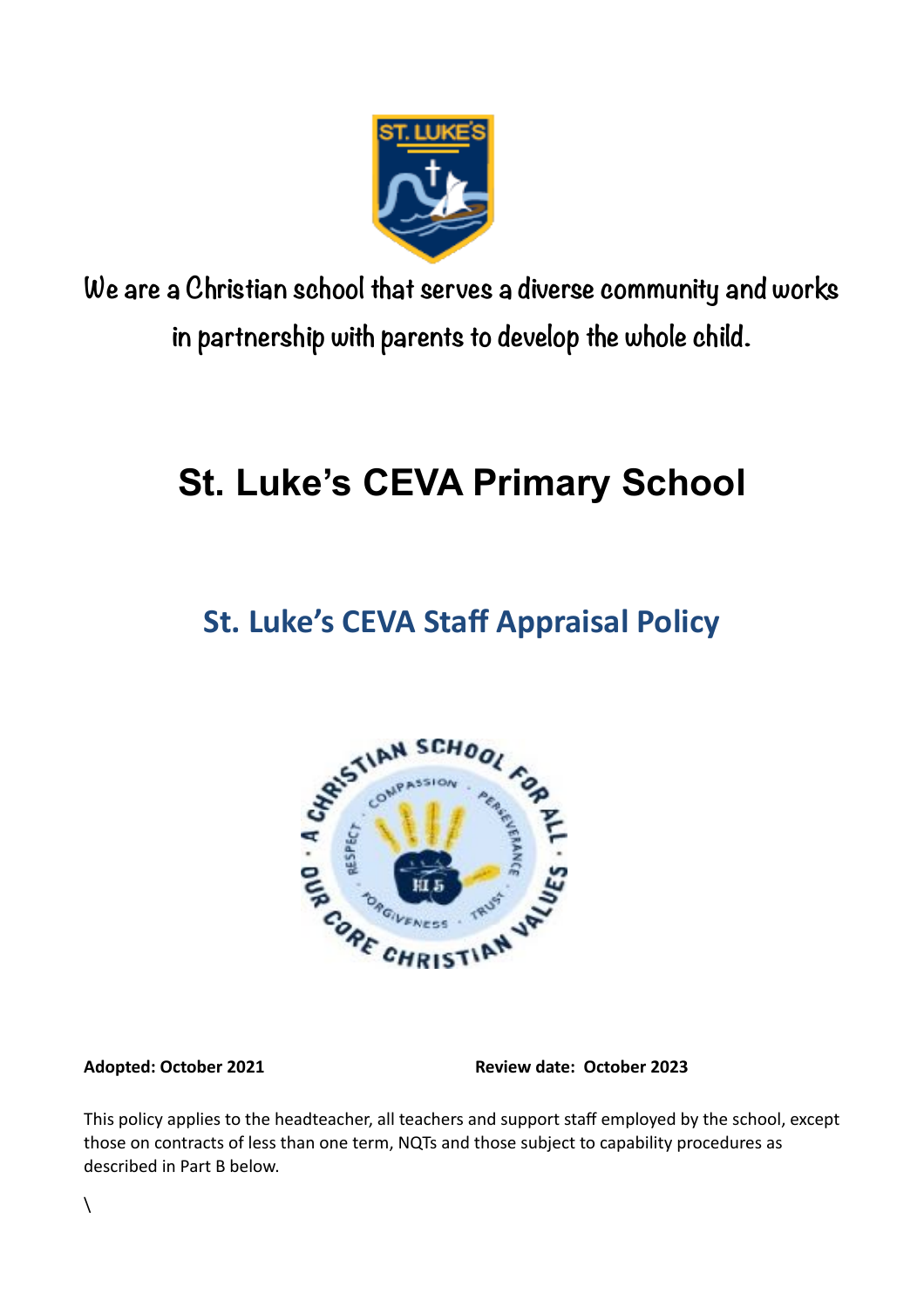# **A. Teacher/Staff appraisal**

*St. Luke's* is committed to enabling staff to work to the high standard expected of them with the aim of delivering outstanding educational provision. This policy complies with current legislation, including the Education (School Teachers' Appraisal) (England) Regulations 2012 (the Appraisal Regulations), and is a key part of our school's effort to ensure that effective performance management and staff appraisal are carried out. Other relevant policies that may link to this policy include the school's **staff discipline, conduct and grievance policy**. All of these are available from the school office and on the website.

# **The appraisal period**

The appraisal period will run for 12 months from 1st each year

# **Roles and responsibilities**

#### **Governing body**

The governing body is responsible for creating this policy, reviewing it and ensuring that it is operating effectively. In developing the policy the governing body has taken into consideration teachers' views.

The governing body is also responsible for appraising the performance of the headteacher, with the support of a skilled/ experienced external adviser it has appointed to do this.

**Governors responsible for HT appraisal;**

**Margaret Wright - Chair of Governors**

**Ellen Kemp (Diocesan Board) & Sarah Aggrey-Daniels – (PCC) Gov's**

**School Improvement Partner**

#### **Headteacher**

The Headteacher will decide who appraises all other teachers. Staff will be notified before or as soon as practicable after the start of each appraisal period who their appraiser will be.

It is the Headteacher's responsibility to ensure that all staff, particularly those appraising others, have appropriate training and support to understand and use the policy.

# **A. The appraisal procedure**

The school will manage appraisal so that the process is clear to both appraiser and appraisee – throughout the cycle through an ongoing dialogue and meetings both will have a shared understanding of the objectives set, the criteria to be used to assess performance and progress towards meeting them.

#### **Setting objectives**

Objectives will be set before or as soon as practicable after the beginning of the appraisal period. The objectives will be SMART (specific, measurable, achievable, relevant and time-bound). The objectives set for each teacher will, if achieved, contribute to the school's plans for improving educational provision and performance and improving outcome for students.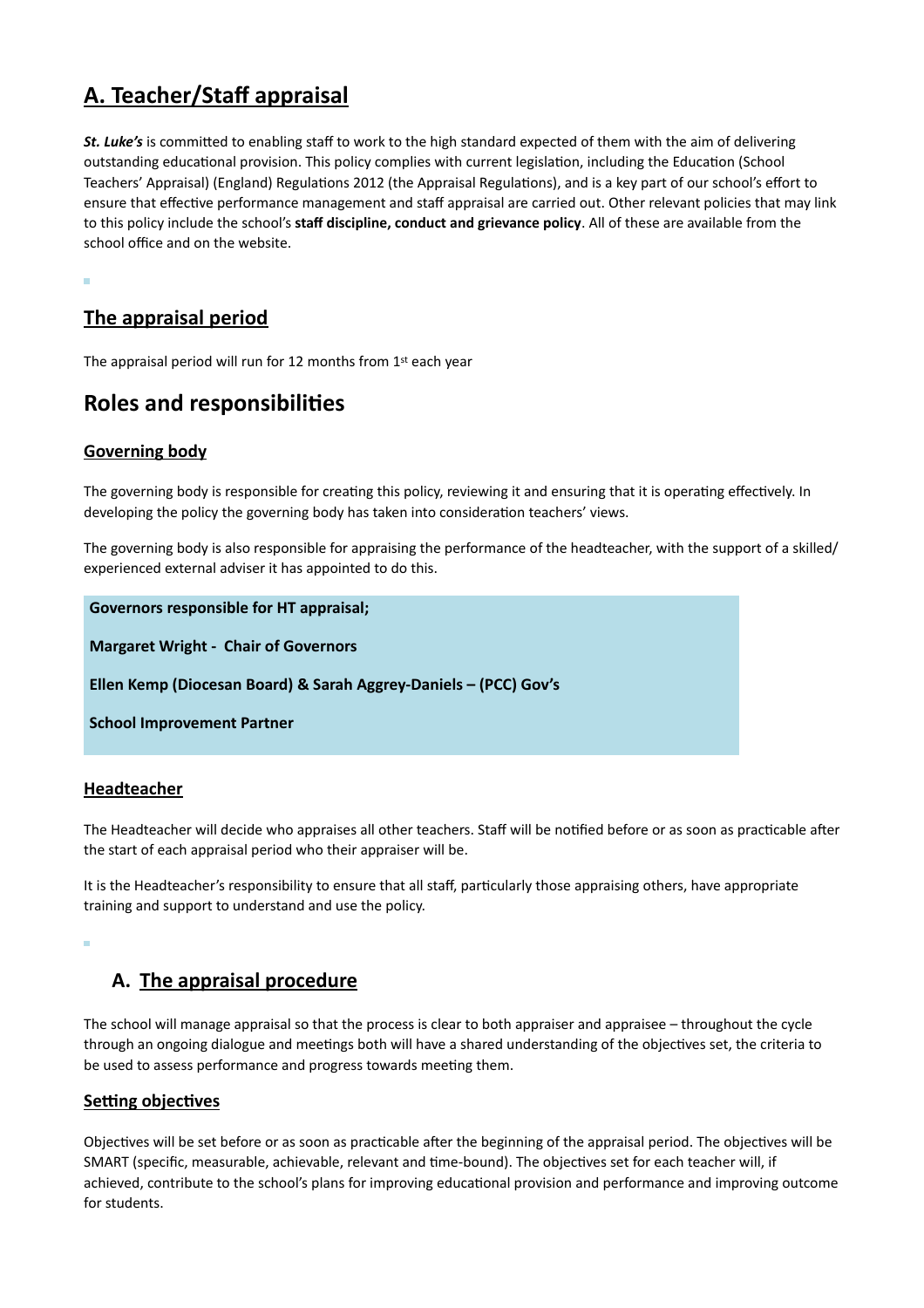The HT's objectives will be set by the governing body following consultation with the external adviser.

Teachers and staff objectives will be agreed by the appraiser and teacher. Where it is not possible for them to agree, the appraiser will decide the objectives. There will be a moderation exercise for objectives where the HT ensures that overall they are appropriate and consistent.

Objectives may be revised if circumstances change during the appraisal period.

The appraiser will provide the relevant standards against which the teacher's performance in that appraisal period will be assessed, which in this school are set out in the Teachers' Standards.

### **Reviewing performance**

#### *Observation*

Classroom observation is an important part of continuing professional development for all teaching staff, and a good way to assess performance, highlight strengths that can be celebrated and expertise that can be shared, and pinpoint weaknesses that can be eliminated with support. This is key to whole-school improvement.

In this school, performance will be observed regularly but the amount and type of classroom observation will depend on the individual circumstances of the employee and the overall needs of the school. Classroom observation will be carried out in a supportive way and by those with QTS and may involve SLT, peers or outside consultants

Teachers who hold responsibilities outside of the classroom, such as in extra-curricular activities, should also expect to be observed.

#### *Evidence*

During the appraisal period, teachers have a responsibility for gathering evidence of their progress throughout the year in order for them to identify any particular strengths or areas for further development, The appraiser will then record the discussion on this evidence in the appraisal report.

#### *Development and support*

As a tool for development, the school will use appraisal to inform decisions about continuing professional development that improves performance. Agreed training and professional development will seek to develop individual good professional practice, and will also relate to whole-school improvement linked to the school's improvement priorities.

#### *Feedback*

Managers and members of the senior leadership team are expected to give regular and timely feedback – this should be on the same day as any observation and based on observation and other relevant evidence. They will highlight strengths as well as weaknesses and consider what could usefully be shared with other staff. Feedback should be given, where possible, face to face.

#### **Where there are concerns about a teacher's performance**

The appraiser will arrange a face-to-face meeting with the appraisee to:

- give feedback that clearly explains concerns, their nature and seriousness
- give the appraisee the opportunity to comment on and discuss the concerns
- find out if there are any issues (both in or outside of work) that are affecting their performance that the appraiser can assist with or provide extra support
- make clear how the appraisee will be supported (e.g. coaching, mentoring, training, structured observations, observing others in a similar role) to address the concerns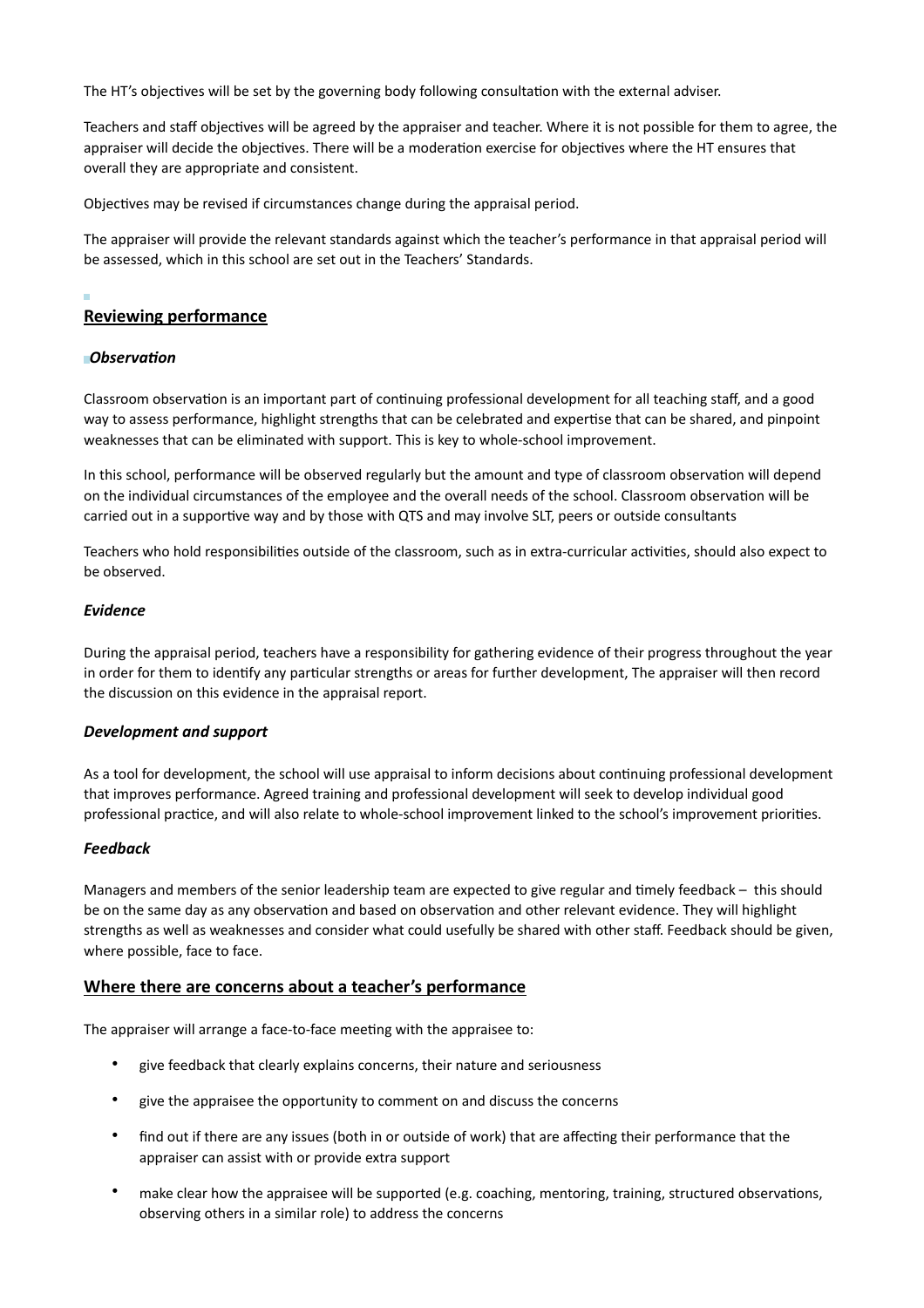- set a date to review progress using targets that are reasonable and practical, related to the seriousness of the concerns and which allow sufficient time for improvement
- make sure the appraisee understands the implications, including the use of the capability procedure, if insufficient or no progress is made during the review period.

This meeting can take place at any time during the appraisal period. It is intended to be supportive, and to give the appraisee the opportunity to improve. The appraiser will provide the appraisee with notes from the meeting so that the appraisee is clear about the improvements that need to be made, the support that will be provided and the timescales. The review period should be no longer than 6 weeks.

At the end of the review period, if the appraiser is satisfied that the appraisee has made or is making sufficient progress, the appraisal process will continue as normal and any remaining issues will be addressed as part of the appraisal process. The review period may be extended for a further limited period. If there is no improvement, or insufficient improvement, the capability process at Section B of this policy will be followed.

#### **The appraisal report and annual assessment**

There will also be a mid-year review to help the staff member maintain sufficient progress. An annual assessment is the end point to the annual appraisal cycle and will formally assess a teacher's performance once feedback has been given and be by the end *of October of the following academic year.* Each teacher will receive a copy of their formal appraisal report. This will be a summary of performance during the year and set out development needs for the next year. In particular, the report will outline:

Details of the appraisal period objectives:

- the assessment of staff performance in relation to these objectives and any relevant standards
- an assessment of the appraisee's development needs and any action required to address them
- a recommendation on pay in accordance with the Pay Policy.\*

#### ٠

Appraisal reports will be kept and will inform planning for the next appraisal period.

#### **Transition into capability**

Performance management is an ongoing process. If the appraiser is not satisfied with progress, despite support being provided, the employee will be notified in writing that the appraisal process will no longer apply and that their performance will be managed under the capability procedure, and they will be invited to a formal capability meeting.

#### **B. Capability procedure**

This procedure applies to teachers and headteachers and all staff about whose performance there are serious concerns that the appraisal process has been unable to address. The procedure is intended to provide a framework to support them to improve.

The procedure has been designed to comply with current legislation and the ACAS Code of Practice on Disciplinary and Grievance Procedures.

See the opening paragraph of the policy for details of its scope.

In cases of misconduct, procedures outlined in the school's **Disciplinary Policy & Procedures and Staff Conduct Policy** will be followed.

#### **Formal capability meeting**

The purpose of the meeting is to establish the facts.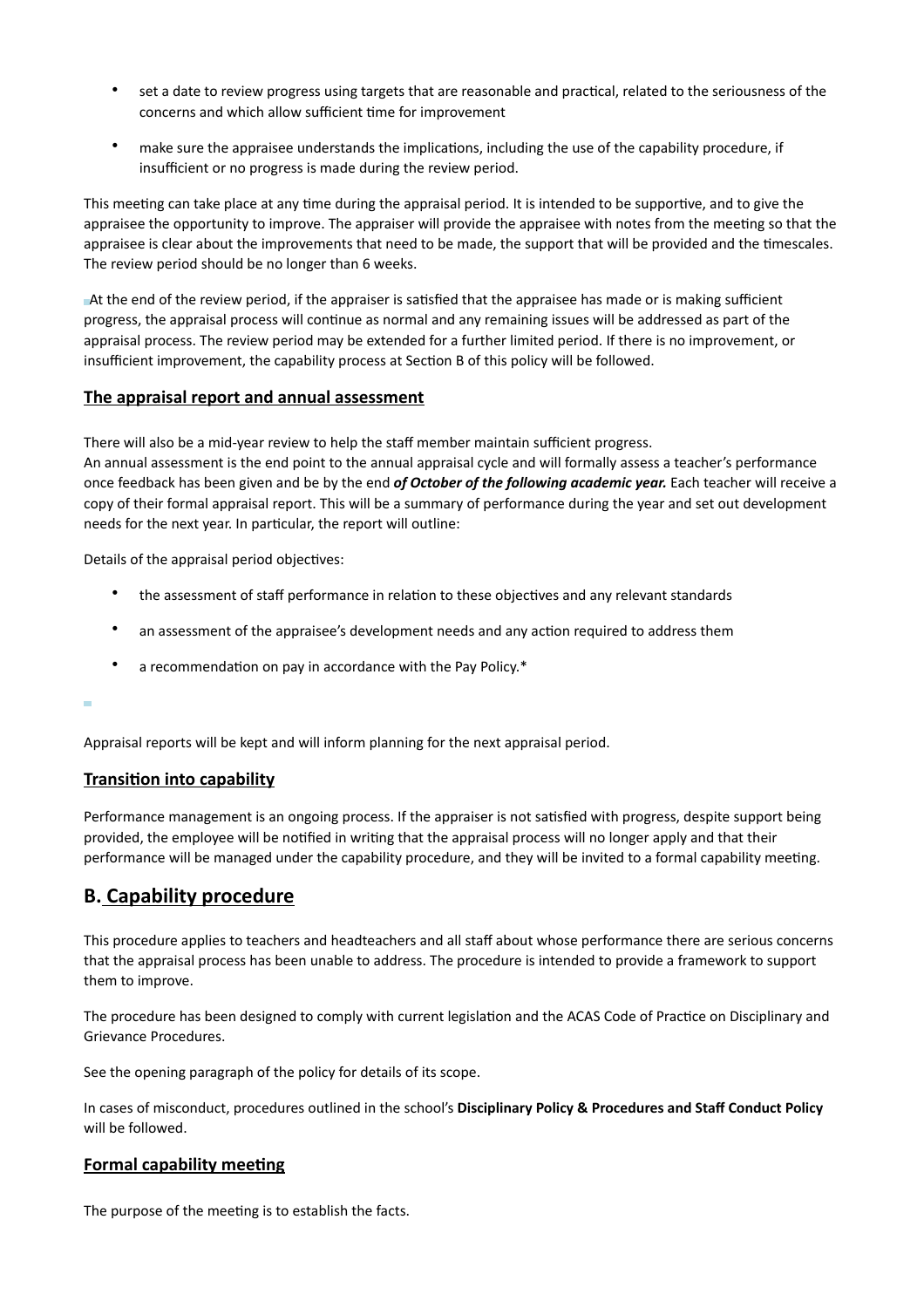The chair of governors will conduct the meeting where concerns relate to the HT.

The HT will conduct meetings where concerns are about a teacher.

#### **Possible outcomes**

The chair of the meeting may decide that:

- there are insufficient grounds to use the capability procedure rather than appraisal
- further investigation is required or more time to consider additional information
- the process should continue.

#### **Notice**

The teacher/Headteacher/staff member about whom there are concerns will be:

- given at least five working days' notice of the meeting
- informed by letter of the date, time and venue of the meeting, of their right to be accompanied by a colleague, trade union official or trade union representative certified by the trade union as being competent
- provided with copies of written evidence to be referred to at the meeting
- informed of any witnesses attending the meeting (if appropriate).

#### **Capability meeting**

The person conducting the meeting will:

- identify the professional shortcomings that have led to this meeting
- listen to the response of the headteacher/teacher/staff member, including any new information they provide
- identify the action (including support) that has been taken to date and the outcomes
- state what the improved standard of performance needs to be for the capability procedure to end
- outline a timeframe for improvement and the ways in which performance will be supported, monitored and reviewed during this time
- give a formal warning (if very serious, a final written warning) that failure to improve performance within the timeframe could lead to dismissal.

Notes of this meeting, including arrangements for monitoring and review, will be taken and copies sent to the teacher/ Headteacher?staff member, subject to the procedure with a letter confirming the warning that has been issued. Appraisal and capability procedures are confidential.

#### **The teacher/headteacher can appeal against the warning within 5 working days. This should be stated in the letter and notes.**

# **Monitoring and review following the capability meeting**

The monitoring period should last between 6-10 weeks – exact time designated by the lead appraiser.

 If they have been issued with a final written warning at their capability meeting, they will be invited to a decision meeting instead (see section ii decision meeting.)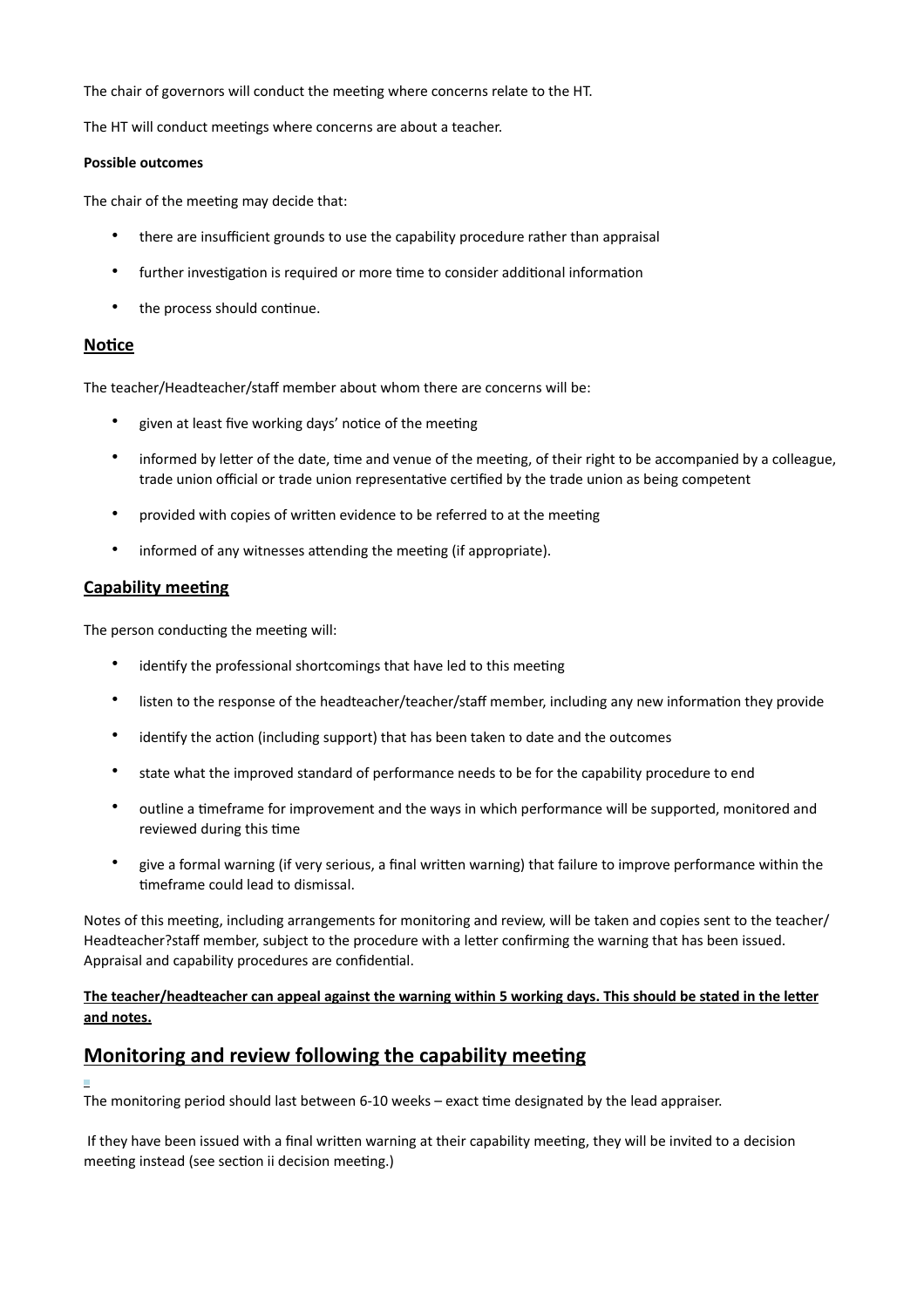### **i. Formal review meeting**

The arrangements for notice are the same as those outlined above for the formal capability meeting.

**If the person conducting the meeting is satisfied that there has been sufficient improvement**, the capability procedures will end here and the appraisal process will resume. This will be confirmed in writing.

#### **Or they may:**

- **extend the review period** if they think that the member of staff is making some improvement and are confident that more is likely
- **issue a final written warning** if there has been no or insufficient improvement.

Notes of this meeting will be taken and a copy sent to the headteacher/teacher/staff member about whom there are performance concerns with a letter confirming that a warning has been issued.

Where there is a final written warning, the headteacher/teacher/staff member will be informed:

- that failure to achieve an acceptable standard of performance within the set timeframe may result in dismissal
- of arrangements for monitoring and review
- of the time limits to appeal against the warning.

They will be invited to a decision meeting at the end of the review period.

#### **ii. Decision meeting**

The arrangements for notice are the same as those outlined above for the formal capability meeting.

**If the person conducting the meeting is satisfied that there has been sufficient improvement**, the capability procedures will end here and the appraisal process will resume.

**If performance is still unsatisfactory**, a further limited extension of the review period may be considered, or a decision or recommendation will be made to the governing body to dismiss the teacher/Headteacher/staff member or require them to cease working at the school.

*Refer to* DfE's document *Teacher appraisal and capability: A model policy for schools*, available at www.gov.uk/government/publications/teacher-appraisal-and-capability-modelpolicy

#### **Decision to dismiss**

**The decision to dismiss should be taken by the HT in conjunction with the chair of the governing body – in the case of the HT this should be done by the chair of the governing body in conjunction with the director of education for Newham. Dismissal**

Once the decision to dismiss has been made, the teacher/Headteacher/staff member will be dismissed with notice as outlined in their contract of employment.

# **Appeals**

A member of staff can appeal against the decision in writing to the Chair of Governors , setting out the grounds for appeal within *2 working days* of being notified of the warning/dismissal. They may wish to